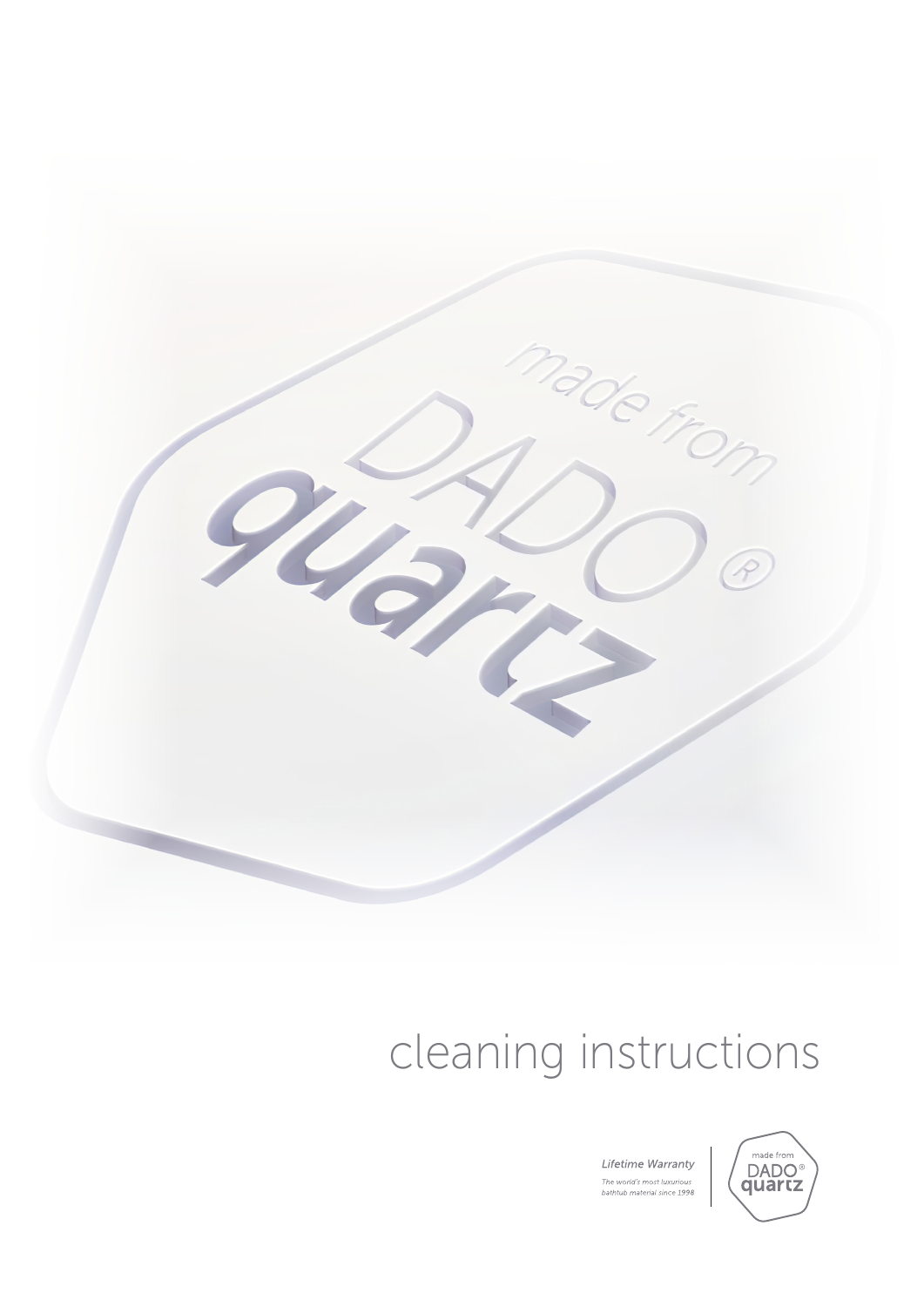## cleaning instructions

### Thank you for choosing DADOquartz® products. Kindly read this manual before cleaning your product.

For standard cleaning of both gloss and matte finishes, multipurpose bathroom cleaning products should be used. Matte white finished products may occasionally require a mildly abrasive product.

Highly abrasive products should be avoided, such products contain ammoniac as an ingredient and trichloroethane or methylene chloride. Use a mild detergent or the DADOquartz® surface cleaner on all DADOquartz® products.

#### Tools required:

- Damp cloth
- Scouring sponge
- Mild cleaning agent such as the DADOquartz surface cleaner.

#### Instructions on cleaning of DADOquartz® bathtubs:

- 1. Wipe off the excess dirt from the surface of the bathtub with a clean dry cloth.
- 2. Pour 5ml (teaspoon amount) of DADOquartz® Surface Cleaner onto the surface.
- 3. For the matte finish:
	- a. Use the scrub sponge with the Surface Cleaner to and concentrate on the dirtiest area.
	- b. Pour water onto the surface and use the scouring pad to clean the entire bathtub.
- 4. For the polished finish:
	- a. Use damp cloth with DADOquartz® Surface Cleaner to clean tub.
	- b. Pour water onto the surface and wipe entire tub.
- 5. Rinse the bathtub.
- 6. Wipe the entire surface area dry.

### DADOquartz Team

Lifetime Warranty The world's most luxurious bathtub material since 1998



 $\circledcirc$  (f)  $\circledcirc$ ) www.dadoquartzbathware.com

The manufacturer pursues a policy of continual development and improvement and as such, product specifications may be changed without prior notice. All dimensions listed<br>herein are only intended as a guide. Cast products a